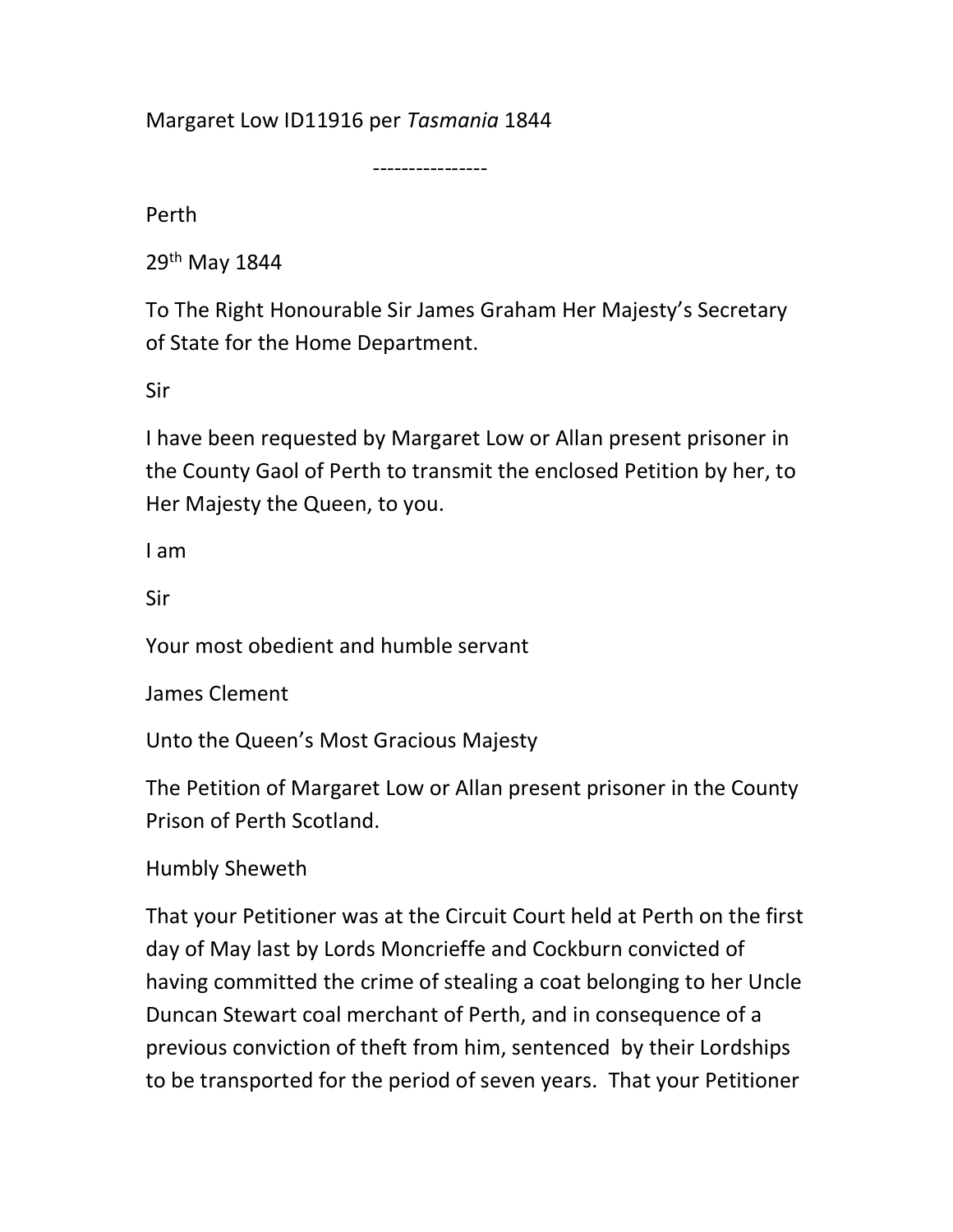was married to the deceased John Allen sometime residing In Perth, and is the mother of a family, three of whom are under fourteen years of age and are in the Character of orphans having no person to whom they can look for support.

That your Petitioner is fully convinced and sorry for the crime of which she was convicted; but in the hope of yet being useful to her young family, she would humbly ask of your Majesty to commute the sentence of transportation to such a period of imprisonment as to your Majesty in your wisdom shall seem meet.

May it therefore please your Majesty in taking the premises into your gracious consideration, to commute the sentence of transportation to such a term of imprisonment as to your Majesty shall seem meet and proper.

And your Petitioner as in duty bound will ever pray.

Margaret Law.

------------------------------------

We subscribers hereby certify that the statements in the annexed Petition subscribed by Margaret Low or Allan are consistent with our individual knowledge.

Edward Robertson – Minister

James Clement

Thomas Graham and Sons – Merchant and Ship Owner

David Clemie – Justice of the Peace

And another 18 signatures